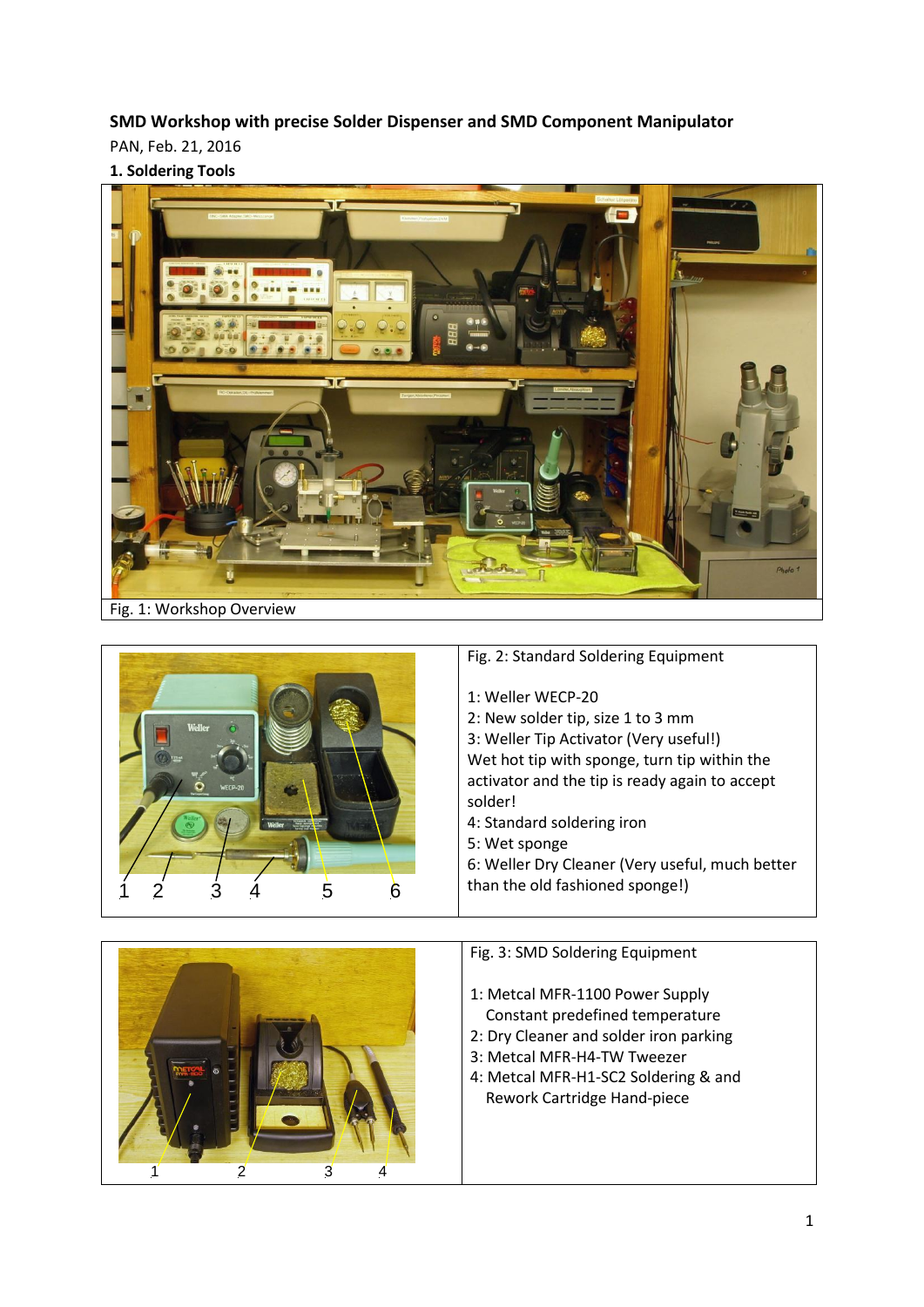| mero<br>2<br>3 | Fig. 4: Precision Dispenser<br>1: Input Air Source and Air filter<br>(not included, you need a compressor of 6 bar)<br>2: Metcal DX-250 Dispenser<br>3: Solder Syringe BLF03<br>Sn 96.5/Ag3/Cu0.5, 10 cm <sup>3</sup> , CHF 44.50<br>Can be stored at 20°C for about 6 months!<br>No need to store at lower temperature!<br>Distrelec Part Nr. 95 36 97<br>4: Foot switch, not shown here |
|----------------|-------------------------------------------------------------------------------------------------------------------------------------------------------------------------------------------------------------------------------------------------------------------------------------------------------------------------------------------------------------------------------------------|
|                | Fig. 5: Hot air soldering equipment<br>1: Metcal HCT2-120<br>Best use: air flow < 1.5 l/min, < $400^{\circ}$ C<br>2: Parking station, for sleep mode<br>3: Nozzles with other diameters<br>4: Heat insulator (Urgently needed!)<br>5: Hot air handle                                                                                                                                      |



1 2 3 4 5

- Fig. 6. Desoldering/Soldering Equipment
- 1: AOYUE 701 Repairing System
- 2: Desoldering gun, quite ok
- 3: Cleaning needles for Desoldering gun
- 4: Soldering iron
- 5: Heat cartridge replacement

Comment: Poor quality!

- Temperature unstable (contact problems?
- Solder/Desolder tips oxidized after short use

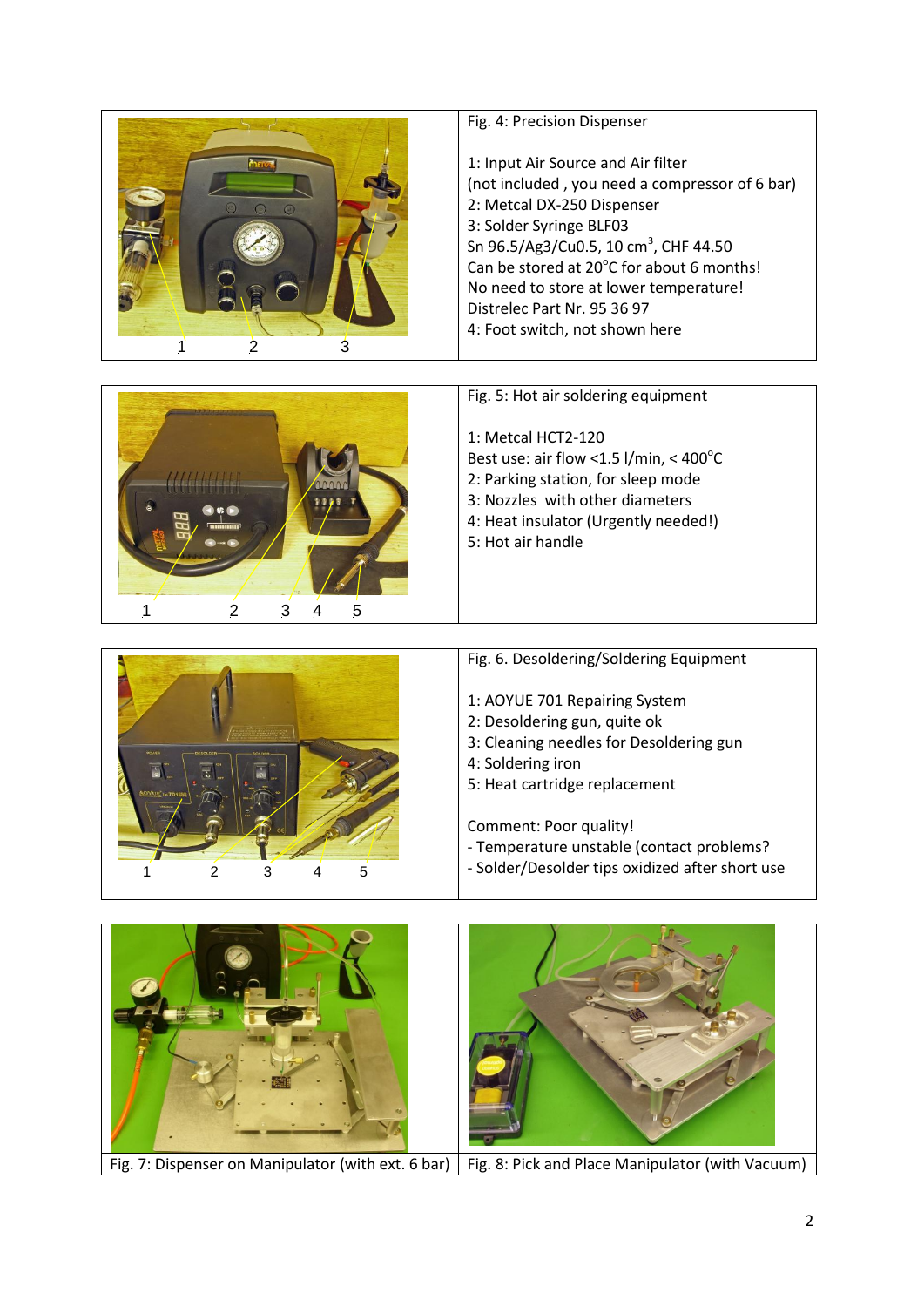## **2. Pick and Place Manipulator, also for solder dispenser**

## **2.1. Introduction**

This manipulator was developed some years ago for pick and place of tiny cylindrical SMD devices under stereo microscope supervision onto small PCBs.

The pantograph reduces the x-y motion by a factor 3 for precise component placing on the x-y moving platform. The working area on the platform is  $\varnothing$  50 mm. Larger PCB can to repositioned and clamped onto the platform,

An additional application is the precise solder dispensing. The solder syringe of a professional solder dispenser will be clamped on the manipulator and the trigger for solder eject is integrated within the x-y position control knob.

| Fig. 9: Manipulator left view                     |
|---------------------------------------------------|
| 1: Handle x-y for Pick and Place, with air inlet  |
| hole. Vacuum active if hole closed by finger tip. |
| 2: Pantograph, speed reduction 3 to 1             |
| 3: Working area 50 mm diameter on platform        |
| 4: Handle x-y for dispenser,                      |
| Trigger switch for solder eject.                  |
| 5: PCB with pull down clamp                       |
| 6: Pick and place needle, z-axis                  |
| 7: Needle rotator                                 |
| 8: SMD component reservoir                        |
|                                                   |